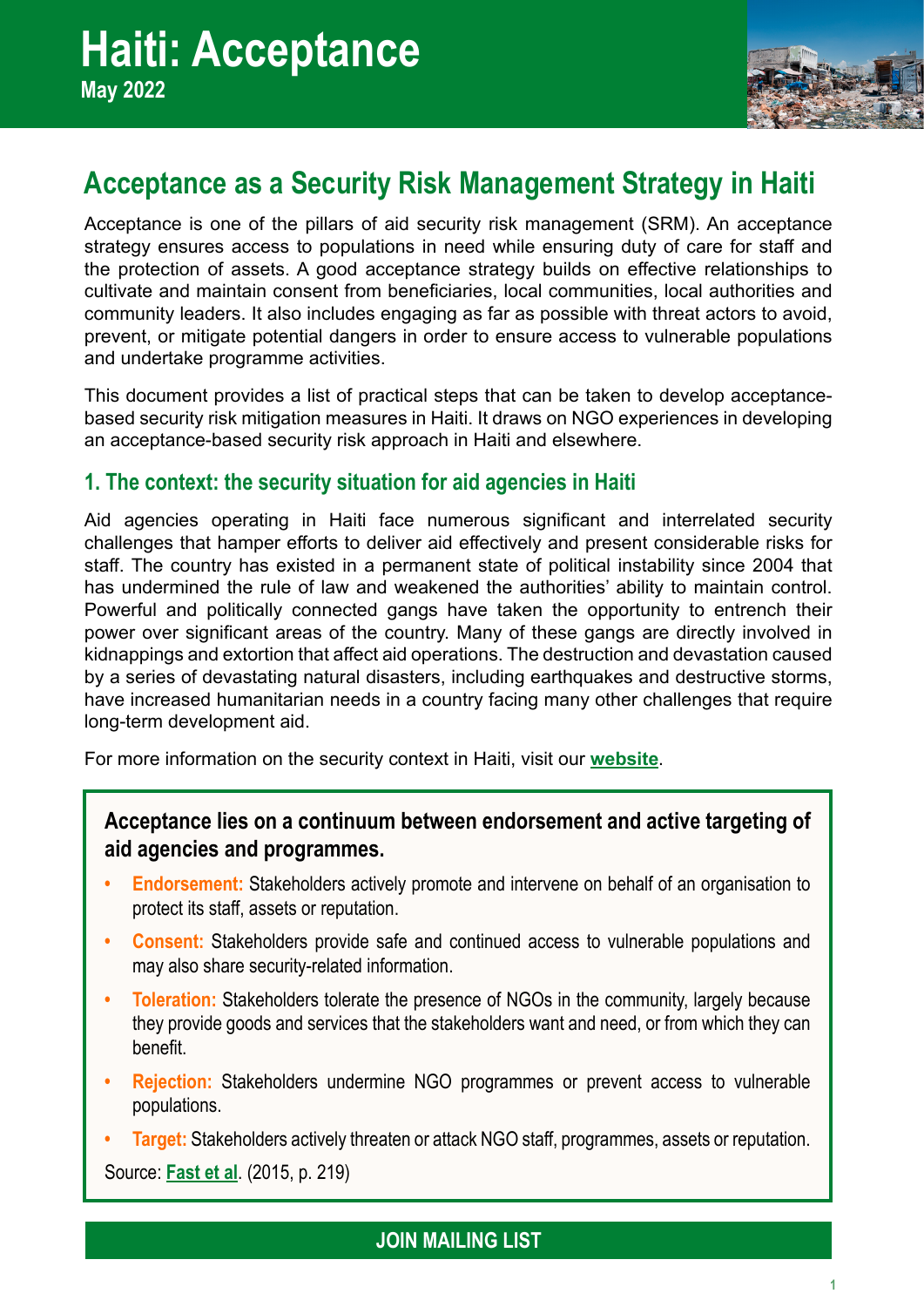# **2. Entry points for an acceptance strategy in Haiti**

- **• Programme delivery:** The way programmes are designed, executed, communicated and evaluated directly influences an aid agency's reputation and its acceptance by stakeholders.
- **• Engagement with other actors:** Other aid agencies (such as the various UN agencies, the International Committee of the Red Cross (ICRC) or partner agencies) and local leaders can support aid access. Engagement with these partners can facilitate access for specific programmes or programme activities.
- **• Being tolerated by threat actors:** Many gangs remain threat actors, and an acceptance strategy should explore how to coexist in the presence of growing gang power.

# **3. Building blocks of a successful acceptance strategy**

#### **Clear, transparent and accountable communication**

- Explain your organisation's actions in the community to community leaders and other stakeholders.
- Tell the truth.
- Seek feedback from communities and stakeholders and integrate such insights into communication and action.

#### **Role model conduct**

- Ensure that all staff live and act according to your organisation's values and principles.
- Ensure that staff members never engage in abuse or behave in an arrogant manner.

### **Relationship building**

- Build and maintain contacts based on transparent and accountable communication.
- Use relationships creatively to overcome access challenges.

### **Using networks**

- Use networks and relationships in adaptive ways to achieve your objectives.
- Listen to local staff for insights and ideas.
- Ask your partner organisations for advice and help.
- Seek the support of other aid agencies.
- Build relationships with local leaders.
- Be flexible and adaptable in your building and use of networks.

*Local staff and partner organisations may be well networked in the community. Local staff may have worked for key actors in the past or their family members or friends may have important contacts*.

- Harness the benefits obtainable from diverse teams and partnerships by listening to a variety of perspectives.
- Draw programme staff and partners into an acceptance-based SRM strategy.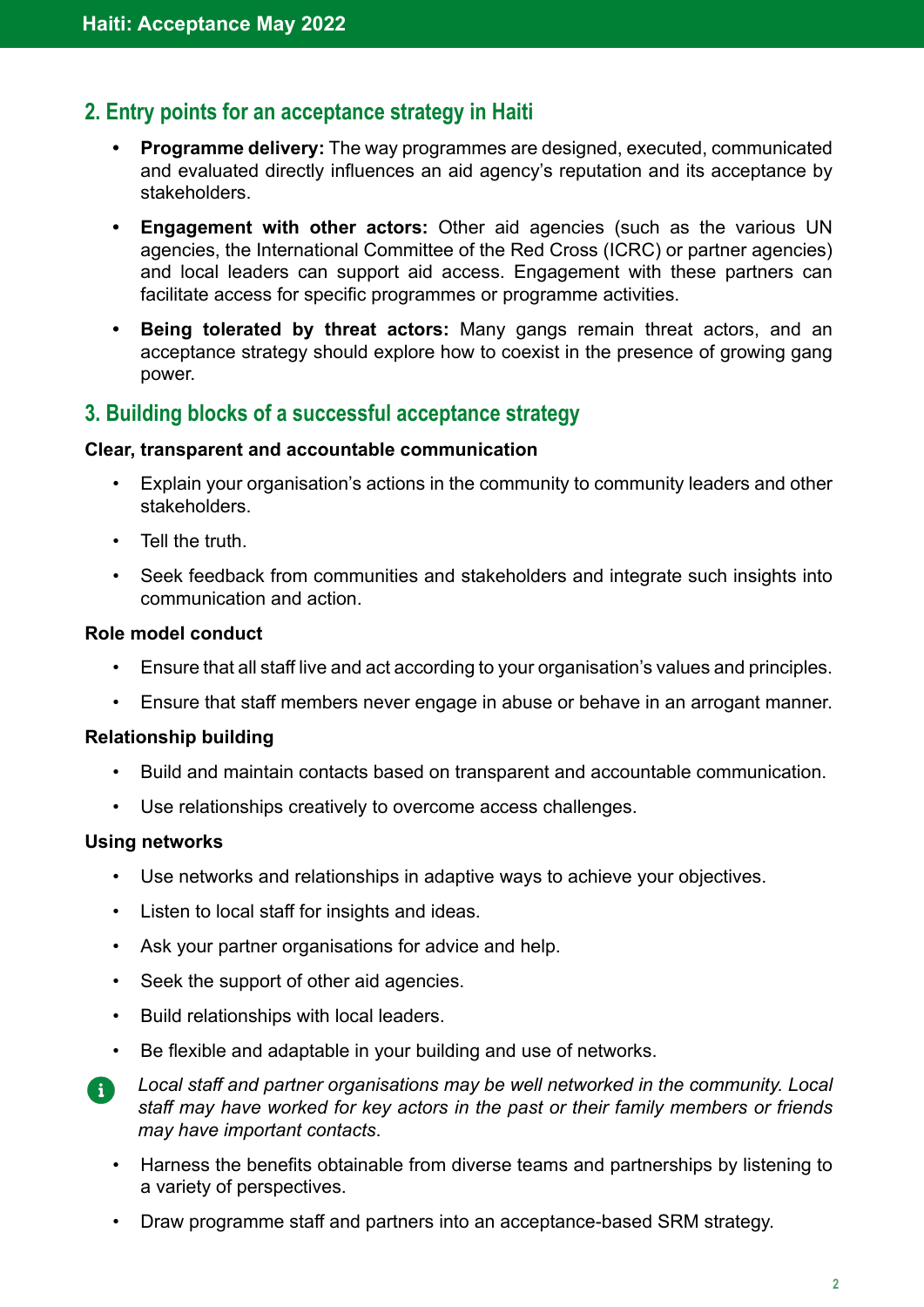• Carry out due diligence during the hiring process to understand the background of each potential staff member, who may have contacts with local leaders and/or gangassociated communities.



*Some aid agencies (notably the UN and ICRC) are able to develop relationships that smaller aid agencies may find difficult to build directly.* 

#### **To benefit from opportunities for support from larger aid agencies:**

- Develop a trusted and close relationship with the aid agency that may be able to provide such support to ensure that it includes your organisation when it organises tailored support.
- Respect the principles of and boundaries between different aid agencies. Seek clarification on expectations.
- Remember: Working through another aid agency is an intermediary step. It still requires considerable investment in relationship building.
- *Community leaders, including religious leaders, are very important in Haitian society.*  R) *Working with and through a trusted community leader may open many doors.*
	- Such relationships are built over time. Avoid high staff turnover and ensure good hand-over practices that allow established relationships to be maintained.

### **4. Programming principles that help an acceptance strategy**

- Don't make promises that can't be kept.
- Keep the promises you have made.
- Be transparent about the use of resources.
- Programmes that are open to the whole community have a better acceptance than aid distribution based on beneficiary lists or other restricted access criteria.
- Hire local staff and work with local partner organisations.
- Maintain communication between programme staff and security risk managers to ensure that the links and interdependence are fully understood and utilised to understand risk and build acceptance.

#### **Flexible approaches**

- **• Think about access in two ways:** Access involves an aid agency's access to beneficiaries and beneficiaries' access to services. If security prevents you from reaching beneficiaries, find ways in which beneficiaries' access to your organisation can be facilitated.
- **• Step back and hand over if necessary:** Aid agencies' work should be bound by a robust ethical framework. If your organisation is not able to work according to its own principles, step back and consider directly or indirectly handing over responsibility for programme delivery to other actors who may be able to provide services instead.
- **• Ensure good communication** between SRM and programming when designing acceptance-based strategies.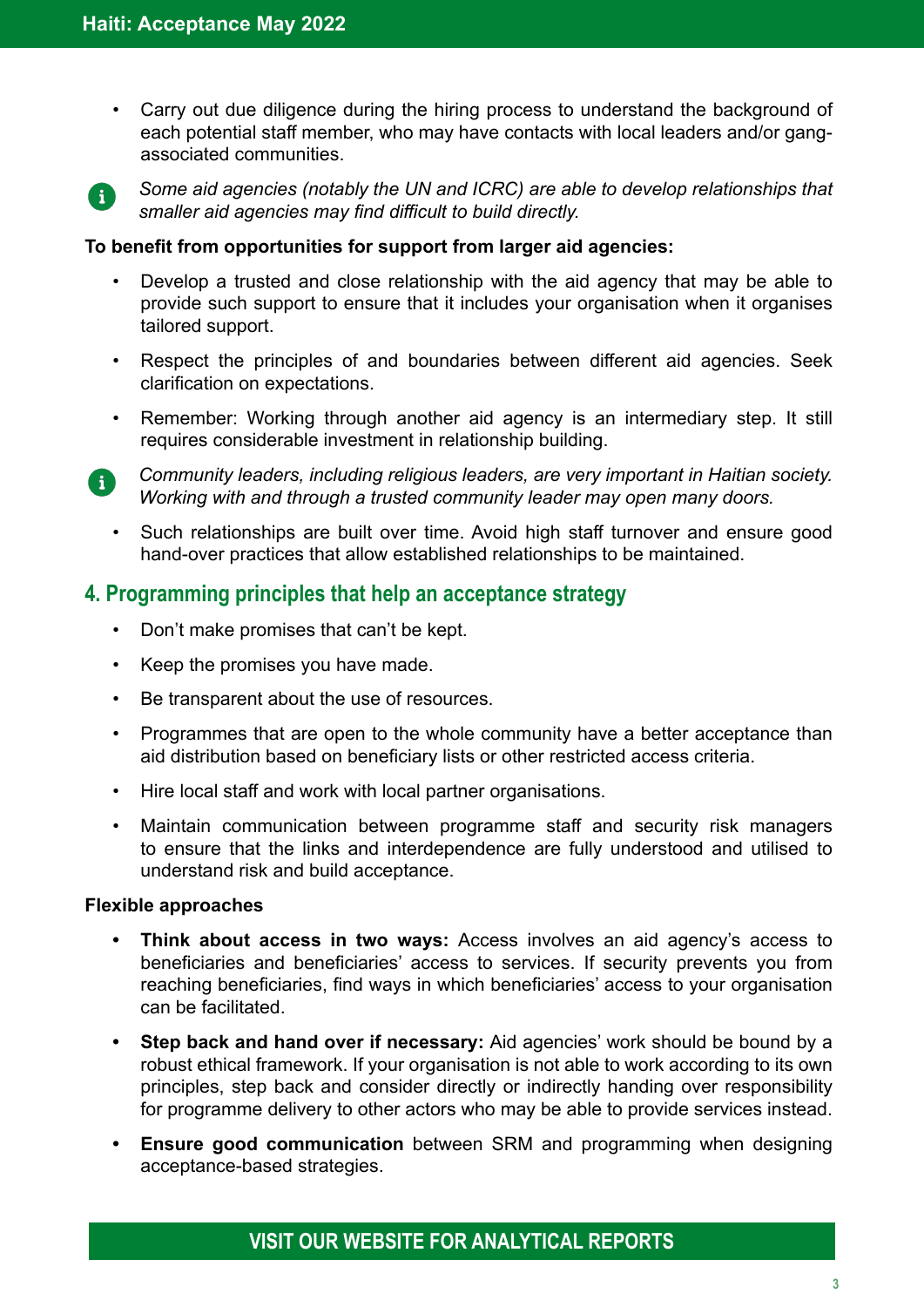# **Humanitarian principles**

The core humanitarian principles provide a normative basis to guide humanitarian interventions in conflictaffected areas and can help ensure acceptance by affected communities and both state and non-state armed groups. The core humanitarian principles, as defined by **[UNOCHA](https://www.unocha.org/sites/dms/Documents/OOM-humanitarianprinciples_eng_June12.pdf)**, are:

- **• Humanity:** Human suffering must be addressed wherever it is found. The purpose of humanitarian action is to protect life and health and ensure respect for human beings.
- **• Neutrality:** Humanitarian actors must not take sides in hostilities or engage in controversies of a political, racial, religious or ideological nature.
- **• Impartiality:** Humanitarian action must be carried out on the basis of need alone, giving priority to the most urgent cases of distress and making no adverse distinctions on the basis of nationality, race, gender, religious belief, class or political opinion.
- **• Independence:** Humanitarian action must be autonomous from the political, economic, military or other objectives that any actor may hold with regard to areas where humanitarian action is being implemented.

Provide an organisational policy that translates your organisation's principles into do's and don'ts and summarises these principles in a language and form in which they can be effectively communicated to actors who are unfamiliar with the concepts.

- Be explicit about the specific humanitarian needs your organisation addresses.
- Identify the issues on which your organisation will not take a position as an organisation.
- Provide guidance to local staff on how to distinguish between their private views as citizens of Haiti and your organisation's official position, which should remain neutral and independent from private views.
- Define how your organisation identifies and determines 'needs'. Communicate the process and principles of how this is done to stakeholders in a transparent manner.
- Don't neglect or exclude some groups or actors from your programmes.
- Draw up and communicate to stakeholders a clear organisational policy based on your organisation's mission and values that specifies areas of collaboration, cooperation, or coexistence with threat actors and identifies the red lines that must not be crossed.
- Draw up a French and Creole summary of your purpose and mission in a form and language that can be understood by a threat actor such as a gang leader.

#### **Reputation management**

Reputation strongly influences relationships within the aid community, and with the local community, local leaders and threat actors.

- Draw up clear policies about your organisation's values and principles and how they are applied.
- Draw up clear policies regarding expected and unacceptable behaviour.
- Ensure that all staff and partners are aware of these policies and adhere to them.
- Address any potential concerns in a transparent way.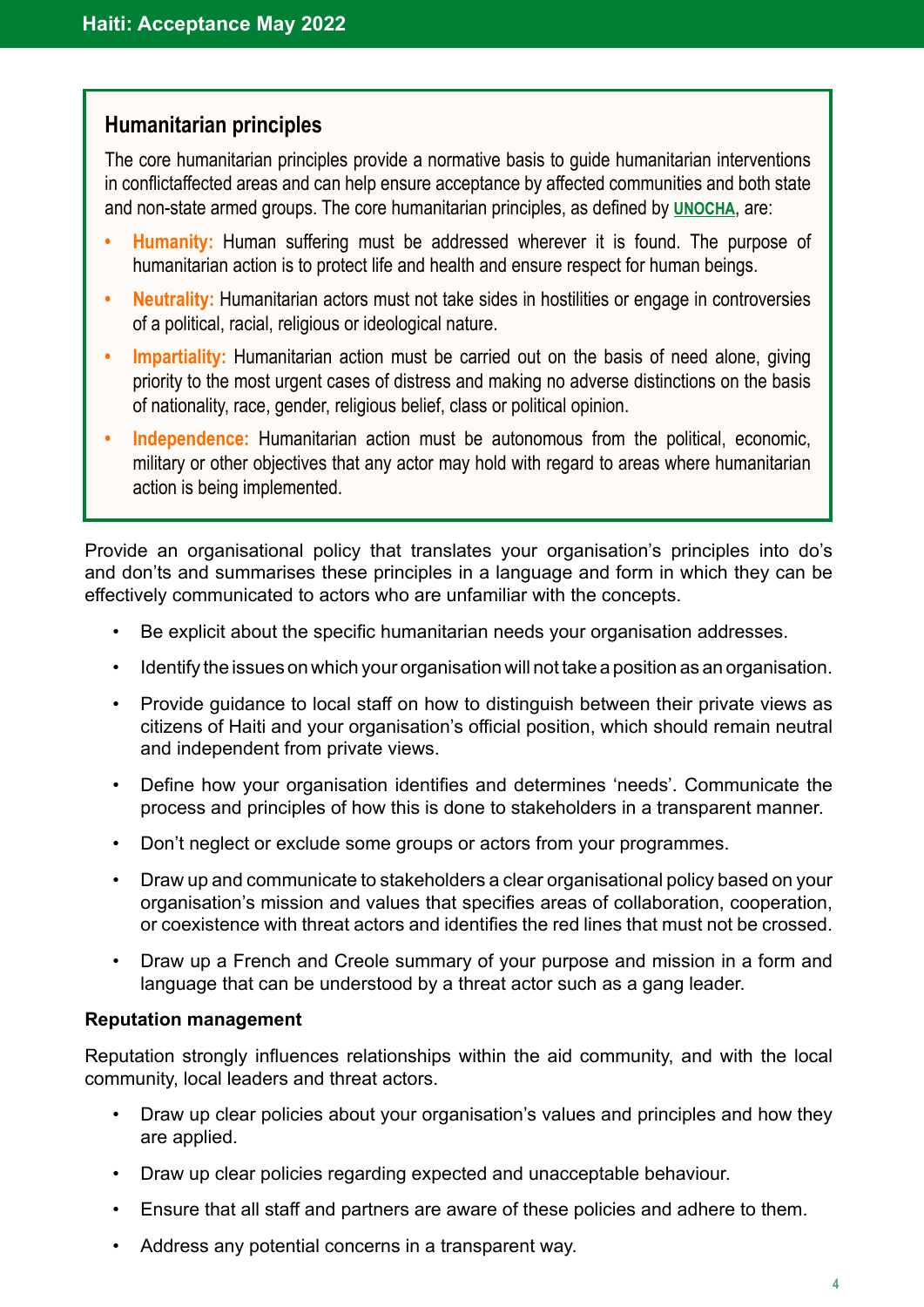Đ

*Reputations can be lost through private conversations between respected individuals when legitimate grievances are not recognised and addressed.* 

- Do not ignore a situation where there is a sense injustice stemming from accusations of discrimination, abuse, or favouritism among staff or community members.
- Maintain a strong and effective policy to prevent unequal power relations from leading to sexual exploitation, abuse or harassment.
- Do not tolerate bad behaviour.

### **Skills and training**

Effective relationship management is a skill. Staff can be trained to develop this skill.

- Train staff in intercultural communication.
- Train staff to build and maintain sensitive relationships with community leaders, authorities and threat actors.
- Participate in networks and collaborations that build trust between aid agencies.
- Security managers should run training programmes on how to ascertain community views and how to share them with the security staff team.

# **5. Specific challenges in Haiti and potential approaches to gain acceptance**

### **Engaging threat actors**

Engaging directly with gang leaders is very difficult. Many gang leaders will seek to dictate terms. Whether an acceptance policy is possible will depend on the leader and circumstances such as whether they may see benefits for themselves or their communities from proposed aid operations.

Possible approaches include:

- Working through intermediaries, such as local community or religious leaders who may facilitate a form of relationship.
- Providing services that are open to the whole community and that therefore also benefit the families of gang leaders. Health and nutrition programmes can often be run as open programmes.

### **Hiring security guards**

Loyal and well-trained security guards are essential for an acceptance-based SRM approach.

- Directly hiring security guards tends to result in better loyalty to the aid organisation and adherence to its value than buying in services from an external security company.
- Due diligence in the hiring process is both essential and challenging. Potential candidates may have links to local gangs. Understanding how the individuals are perceived within the community and among threat actors should be a key selection criterion. Consider references from well-trusted security guards within the aid sector.
- Treat security guards as staff members and include them in training on the organisation's values, relationship-building skills and de-escalation approaches.